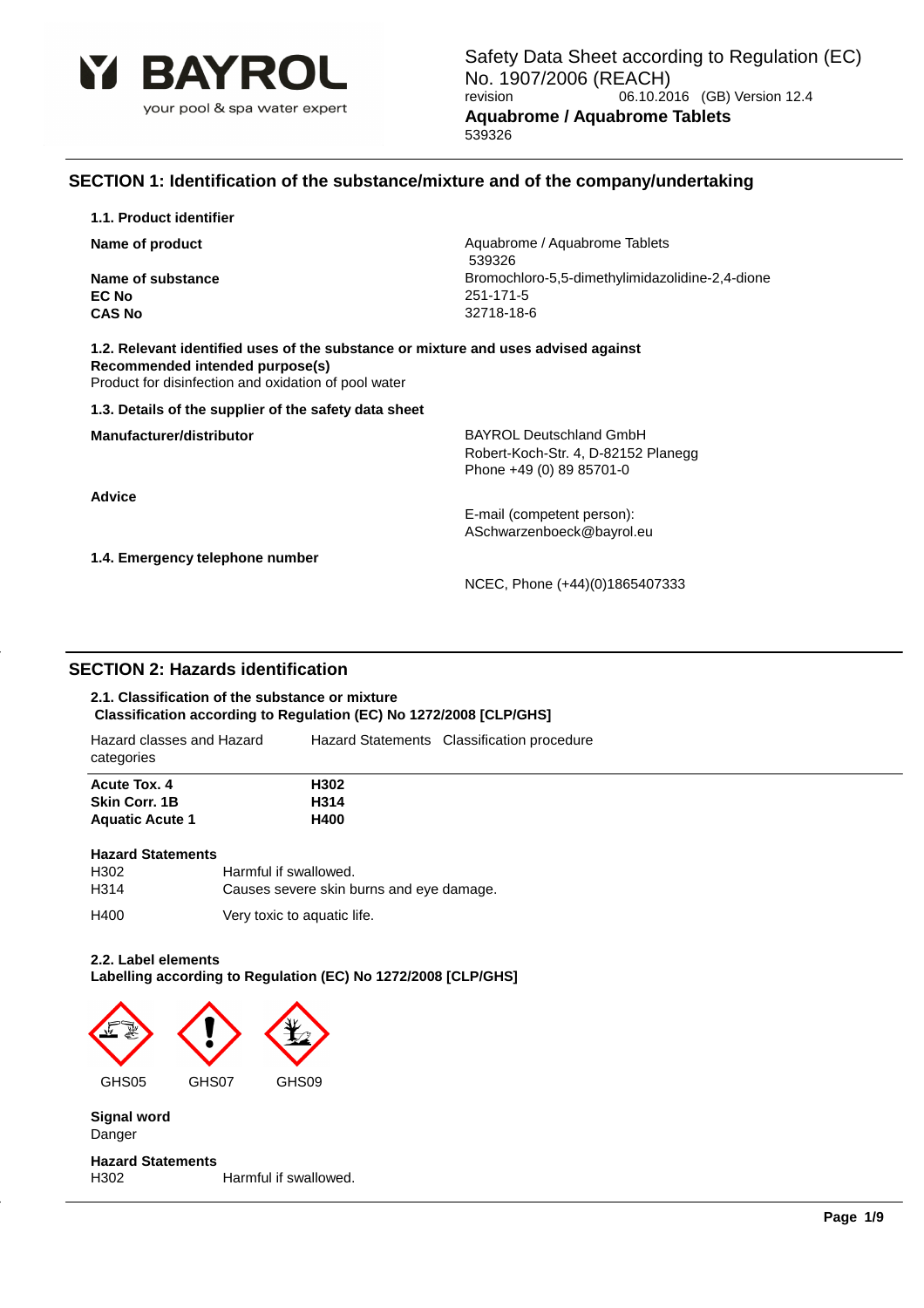

| H314 | Causes severe skin burns and eye damage. |
|------|------------------------------------------|
|      |                                          |
|      |                                          |

H400 Very toxic to aquatic life.

### **Precautionary Statements**

| P <sub>101</sub><br>P <sub>102</sub>                      | If medical advice is needed, have product container or label at hand.<br>Keep out of reach of children.                                                                                                                                |
|-----------------------------------------------------------|----------------------------------------------------------------------------------------------------------------------------------------------------------------------------------------------------------------------------------------|
| P <sub>270</sub><br>P <sub>280</sub>                      | Do no eat, drink or smoke when using this product.<br>Wear protective gloves/eye protection.                                                                                                                                           |
| $P301 + P330 +$<br>P331                                   | IF SWALLOWED: rinse mouth. Do NOT induce vomiting.                                                                                                                                                                                     |
| $P302 + P352$<br>$P305 + P351 +$<br>P338<br>$P308 + P311$ | IF ON SKIN: Wash with plenty of water.<br>IF IN EYES: Rinse cautiously with water for several minutes. Remove contact lenses, if present and<br>easy to do. Continue rinsing.<br>IF exposed or concerned: Call a POISON CENTER/doctor. |
| P405                                                      | Store locked up.                                                                                                                                                                                                                       |
| P <sub>501</sub>                                          | Dispose of contents/ container to an approved waste disposal plant.                                                                                                                                                                    |
|                                                           |                                                                                                                                                                                                                                        |

### **Hazardous ingredients for labeling**

Bromochloro-5,5-dimethylimidazolidine-2,4-dione

### **Supplemental Hazard information (EU)**

Contact with acids liberates toxic gas.

#### **Special rules for supplemental label elements for certain mixtures** Warning! Do not use together with other products. May release dangerous gases (chlorine).

### **2.3. Other hazards**

### **Results of PBT and vPvB assessment**

This substance does not meet the PBT/vPvB criteria of REACH, annex XIII.

# **SECTION 3: Composition/ information on ingredients**

**3.1. Substances** EC No 251-171-5

**CAS No 32718-18-6 Bromochloro-5,5-dimethylimidazolidine-2,4-dione**

**3.2. Mixtures** not applicable

### **SECTION 4: First aid measures**

### **4.1. Description of first aid measures**

### **General information**

Remove contaminated clothing immediately and dispose it safely. Symptoms of poisoning may not occur for hours, therefore medical supervision for at least 48 hours necessary. Adhere to personal protective measures when giving first aid.

### **In case of inhalation**

Remove the casualty into fresh air and keep him immobile. Seek medical treatment immediately.

### **In case of skin contact**

In case of contact with skin wash off immediately with plenty of water. Consult a doctor if skin irritation persists.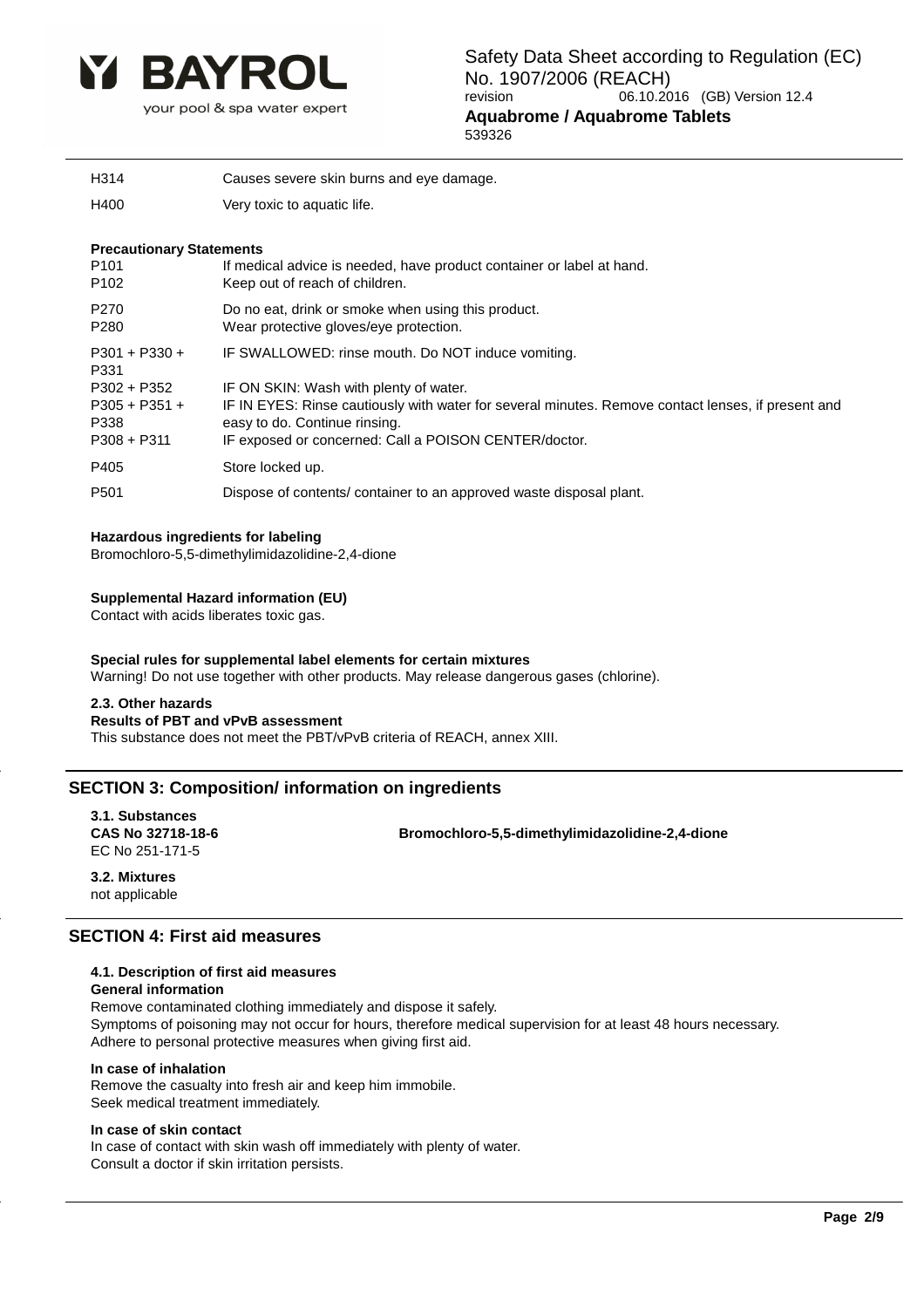

### **In case of eye contact**

Rinse immediately with plenty of water for at least 15 minutes. Refer to medical treatment.

### **In case of ingestion**

Do not induce vomiting. Call for a doctor immediately. Rinse out mouth and give plenty of water to drink.

**4.2. Most important symptoms and effects, both acute and delayed Physician's information / possible dangers**

risk of strong eye injuries

**4.3. Indication of any immediate medical attention and special treatment needed Treatment (Advice to doctor)** Treat symptoms.

### **SECTION 5: Firefighting measures**

### **5.1. Extinguishing media**

**Suitable extinguishing media** Large quantities of water Foam

**Unsuitable extinguishing media** ABC powder carbon dioxide

### **5.2. Special hazards arising from the substance or mixture**

In case of fire formation of dangerous gases possible. In the event of fire the following can be released: Hydrogen chloride (HCl) Hydrogen bromide (HBr) Chlorine (Cl2)

### **5.3. Advice for firefighters**

**Special protective equipment for fire-fighters**

Use breathing apparatus with independent air supply. Wear full protective clothing.

### **Additional information**

Cool endangered containers with water spray jet. Fire residues and contaminated firefighting water must be disposed of in accordance with the local regulations.

# **SECTION 6: Accidental release measures**

**6.1. Personal precautions, protective equipment and emergency procedures For non-emergency personnel** Ensure adequate ventilation. Avoid dust formation. Use personal protective clothing. Keep away sources of ignition. Use breathing apparatus if exposed to vapours/dust/aerosol.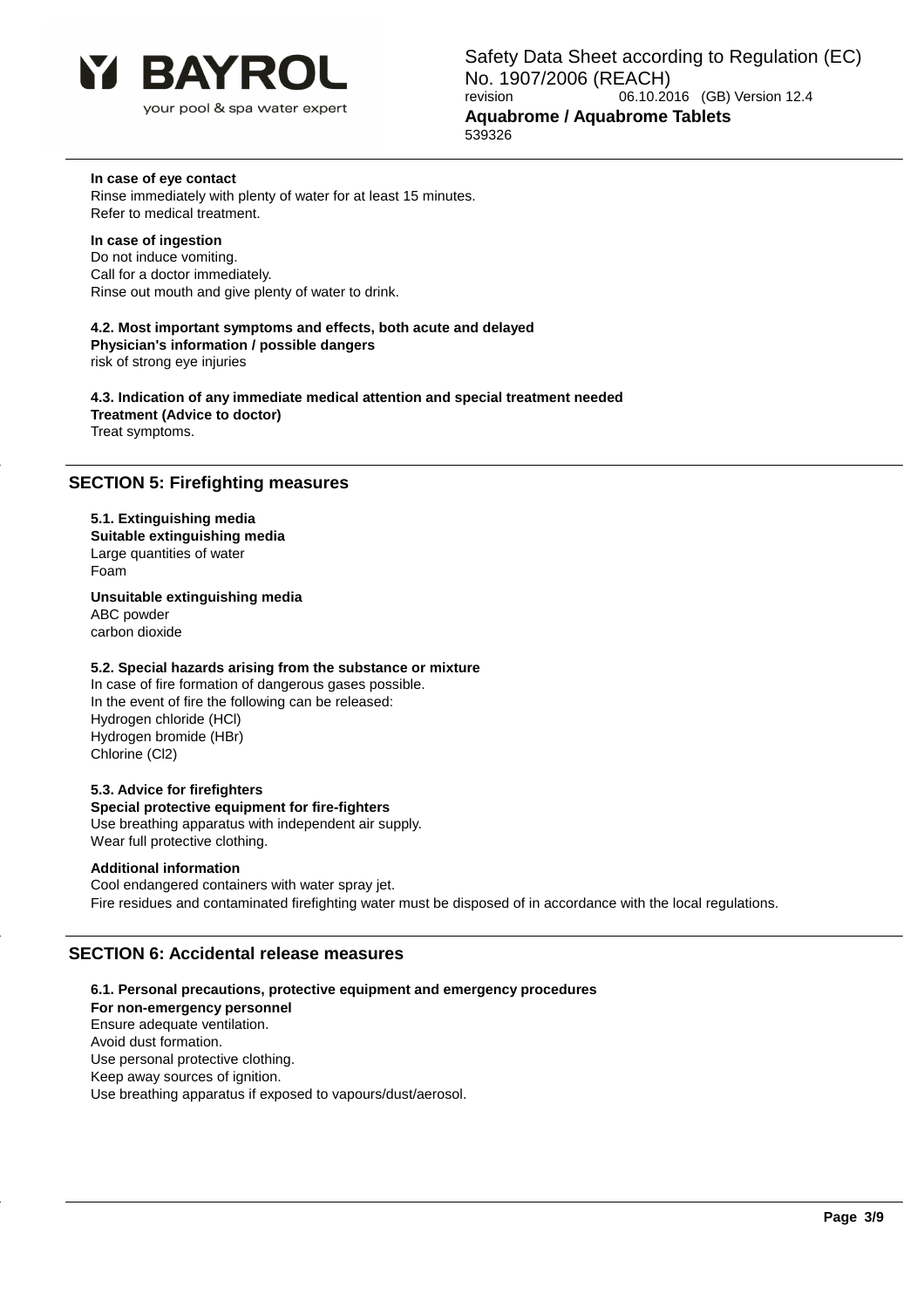

your pool & spa water expert

### **6.2. Environmental precautions**

Do not discharge into the drains/surface waters/groundwater.

### **6.3. Methods and material for containment and cleaning up**

Do not take up with sawdust or other combustible materials. Take up mechanically and send for disposal.

### **Additional Information**

Neutralize active chlorine and active bromine with suitable materials (Sulphite, Thiosulphate or hydrogen peroxide aqueous solution)

### **6.4. Reference to other sections**

Safe handling: see section 7 Disposal: see section 13 Personal protection equipment: see section 8 Emergency telephone number: see section 1

### **SECTION 7: Handling and storage**

### **7.1. Precautions for safe handling**

**Advice on safe handling**

Take the usual precautions when handling with chemicals.

### **General protective measures**

Avoid contact with eyes and skin Do not inhale dust.

### **Hygiene measures**

At work do not eat, drink and smoke. Keep away from food and drink. Wash hands before breaks and after work.

### **Advice on protection against fire and explosion**

Keep away from sources of ignition - No smoking Keep at distance of acids, reducing agents and organic substances (e.g.wood, paper, fat). Avoid entering of water in shortage.

**7.2. Conditions for safe storage, including any incompatibilities Requirements for storage rooms and vessels** Keep only in original container.

**Advice on storage compatibility** Do not store together with food.

### **Further information on storage conditions**

Keep container tightly closed. Keep container dry and store at cool and aired place.

**Information on storage stability** Storage time: 5 years.

**7.3. Specific end use(s) Recommendation(s) for intended use** See section 1.2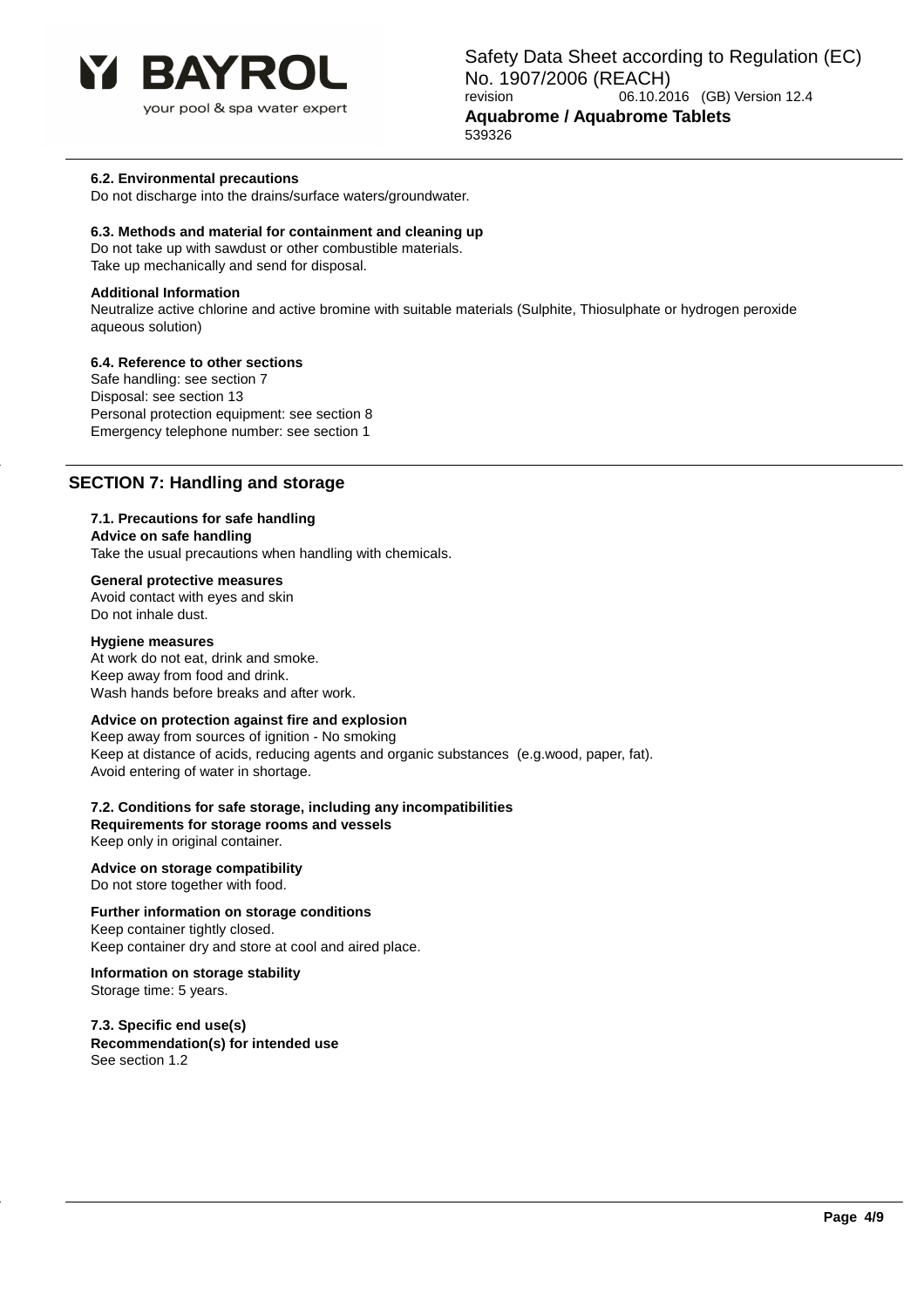

# **SECTION 8: Exposure controls/personal protection**

### **8.1. Control parameters**

### **8.2. Exposure controls**

**Respiratory protection** In case of dust formation wear micro dust mask.

### **Hand protection**

chemical-resistant gloves Suitable materials (recommended: protection index 6, >480 minutes permeation time according to EN 374) Nitrile-butadiene rubber (NBR) - 0.4 mm layer thickness Butyl rubber (butyl) - 0.7mm layer thickness In view of the many different types, the manufacturers' directions for use must be followed

# **Eye protection**

Safety goggles

# **SECTION 9: Physical and chemical properti**

| 9.1. Information on basic physical and chemical properties<br>Appearance<br>tablet |                                        | Colour<br>light yellow |         | Odour<br>typical, pungent |        |
|------------------------------------------------------------------------------------|----------------------------------------|------------------------|---------|---------------------------|--------|
| <b>Odour threshold</b><br>not determined                                           |                                        |                        |         |                           |        |
| Important health, safety and environmental information                             |                                        |                        |         |                           |        |
|                                                                                    | Value                                  | Temperature            | at      | Method                    | Remark |
| pH value                                                                           | 4,5                                    | 20 °C                  | $1$ g/l |                           |        |
| <b>Boiling temperature /</b><br>boiling range                                      | not determined                         |                        |         |                           |        |
| melting point                                                                      | 145-160 °C                             |                        |         |                           |        |
| <b>Flash point</b>                                                                 | not<br>applicable                      |                        |         |                           |        |
| Vapourisation rate                                                                 | not determined                         |                        |         |                           |        |
| Flammable (solid)                                                                  | not determined                         |                        |         |                           |        |
| <b>Flammability (gas)</b>                                                          | not determined                         |                        |         |                           |        |
| Ignition temperature                                                               | not determined                         |                        |         |                           |        |
| Self ignition temperature                                                          | not determined                         |                        |         |                           |        |
| Lower explosion limit                                                              | <b>No</b><br>information<br>available. |                        |         |                           |        |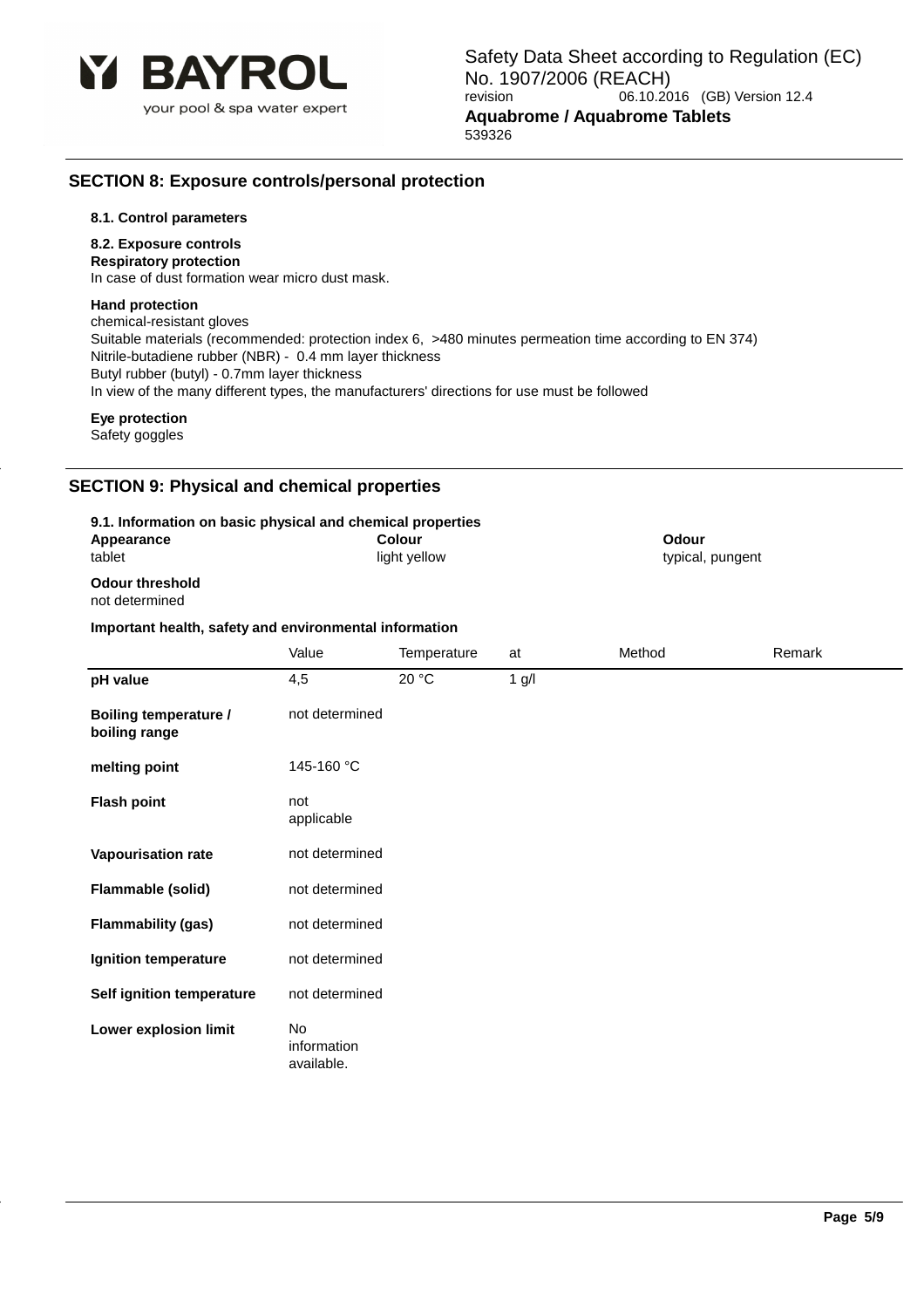

your pool & spa water expert

Safety Data Sheet according to Regulation (EC) No. 1907/2006 (REACH)<br>revision 06.10.20 06.10.2016 (GB) Version 12.4 **Aquabrome / Aquabrome Tablets**

539326

|                                                                         | Value                           | Temperature | at | Method | Remark |
|-------------------------------------------------------------------------|---------------------------------|-------------|----|--------|--------|
| <b>Upper explosion limit</b>                                            | No<br>information<br>available. |             |    |        |        |
| Vapour pressure                                                         | not determined                  |             |    |        |        |
| <b>Relative density</b>                                                 | $1,9$ g/cm $3$                  |             |    |        |        |
| Vapour density                                                          | not determined                  |             |    |        |        |
| Solubility in water                                                     | 1500 mg/l                       | 25 °C       |    |        |        |
| Solubility/other                                                        | not determined                  |             |    |        |        |
| Partition coefficient n-<br>octanol/water (log P O/W)                   | not determined                  |             |    |        |        |
| Decomposition<br>temperature                                            | not determined                  |             |    |        |        |
| <b>Viscosity</b>                                                        | not determined                  |             |    |        |        |
| <b>Oxidising properties</b><br>No oxidiser ("GHS-Manual" 2. Kap. 2.14). |                                 |             |    |        |        |
| <b>Explosive properties</b><br>No information available.                |                                 |             |    |        |        |
| .                                                                       |                                 |             |    |        |        |

**9.2. Other information** No information available.

# **SECTION 10: Stability and reactivity**

### **10.1. Reactivity**

Thermal decomposition can lead to the escape of irritating gases and vapours.

# **10.2. Chemical stability**

No information available.

**10.3. Possibility of hazardous reactions** Contact with acids liberates toxic gases.

# **10.4. Conditions to avoid**

Reactions with combustible substances. Reactions with acids.

# **10.5. Incompatible materials**

**Substances to avoid** Reactions with acids, alkalies and oxidising agents. As oxidising agent, attacks organic substances such as wood, paper, fats.

### **10.6. Hazardous decomposition products**

Hydrogen chloride (HCl) **Chlorine** Bromine Hydrogen bromide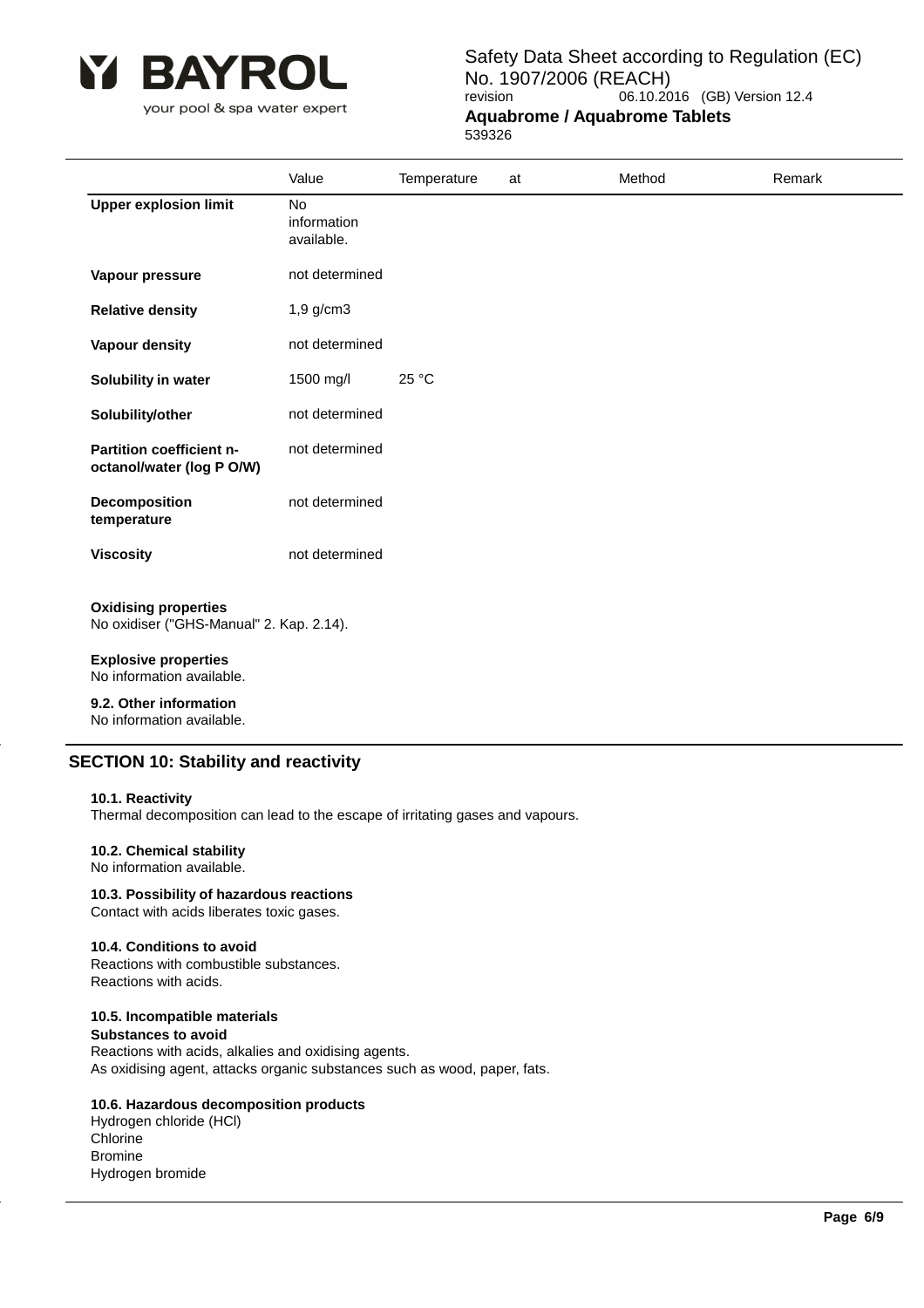

# **SECTION 11: Toxicological information**

### **11.1. Information on toxicological effects**

### **Acute toxicity/Irritation/Sensitization**

|                        | Value/Validation | <b>Species</b> | Method | Remark |
|------------------------|------------------|----------------|--------|--------|
| LD50 acute oral        | 578 mg/kg        | rat            |        |        |
| LD50 acute dermal      | > 2000 mg/kg     | rabbit         |        |        |
| <b>Skin irritation</b> | corrosive        |                |        |        |
| Eye irritation         | corrosive        |                |        |        |

### **Subacute Toxicity - Carcinogenicity**

|                                         | Value                        | <b>Species</b> | Method | Validation |
|-----------------------------------------|------------------------------|----------------|--------|------------|
| <b>Mutagenicity</b>                     | No information<br>available. |                |        |            |
| <b>Reproduction-</b><br><b>Toxicity</b> | No information<br>available. |                |        |            |
| Carcinogenicity                         | No information<br>available. |                |        |            |

### **Experiences made from practice**

Dust or formation of smoke irritates mucous membranes of respiratory tract.

# **SECTION 12: Ecological information**

### **12.1. Toxicity**

| <b>Ecotoxicological effects</b>    |                                                         |                    |        |                    |  |  |
|------------------------------------|---------------------------------------------------------|--------------------|--------|--------------------|--|--|
|                                    | Value                                                   | <b>Species</b>     | Method | Validation         |  |  |
| <b>Fish</b>                        | LC50 0,87 mg/l (96 h)                                   | rainbow trout      |        |                    |  |  |
| Daphnia                            | EC50 0,46 mg/l (48 h)                                   | Daphnia magna      |        |                    |  |  |
|                                    | 12.2. Persistence and degradability<br>Elimination rate | Method of analysis | Method | Validation         |  |  |
| <b>Biological</b><br>degradability |                                                         |                    |        | readily degradable |  |  |

### **12.3. Bioaccumulative potential**

No information available.

### **12.4. Mobility in soil**

No information available.

### **12.5. Results of PBT and vPvB assessment**

This substance does not meet the PBT/vPvB criteria of REACH, annex XIII.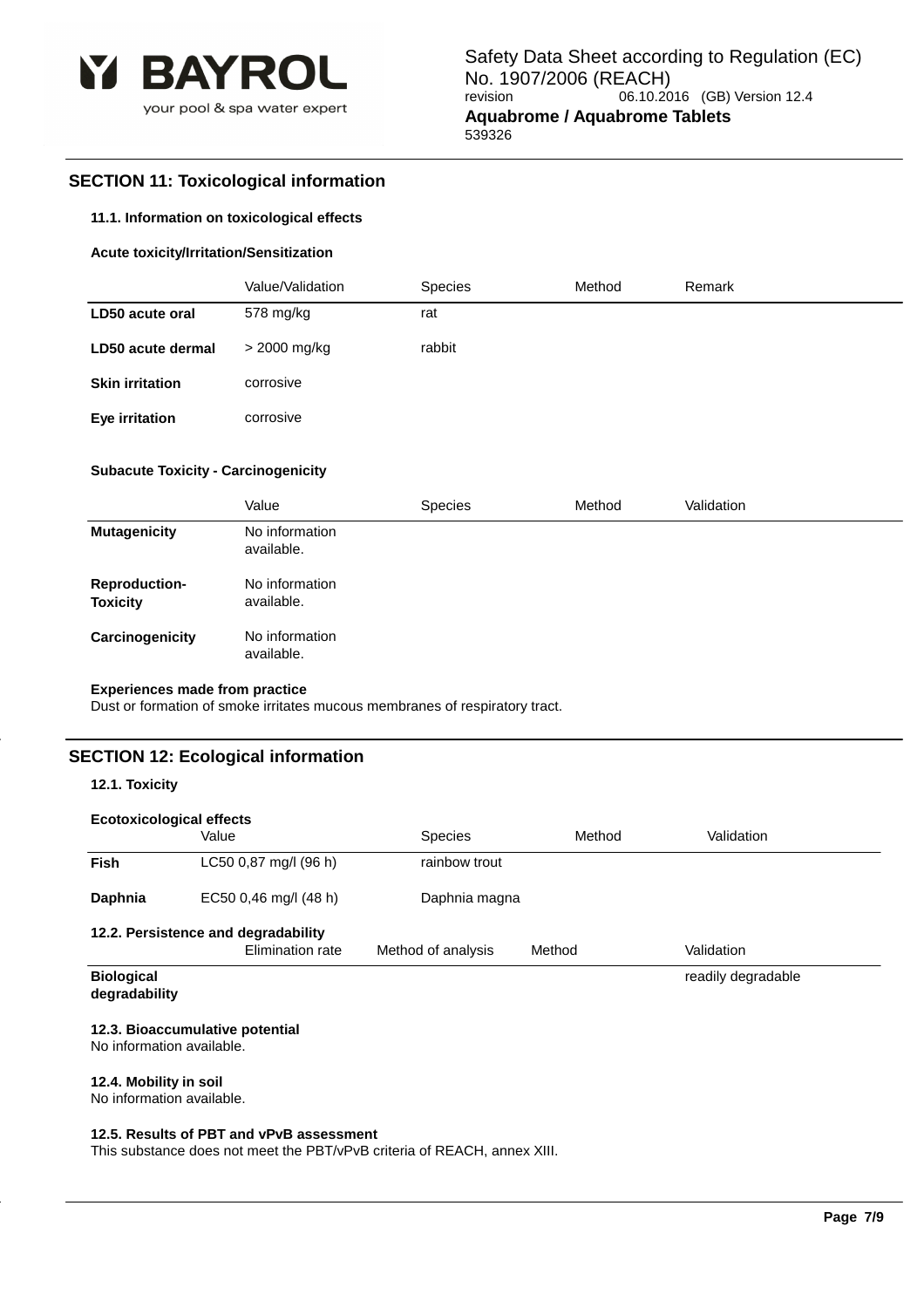

### **12.6. Other adverse effects**

### **General regulation**

Product is not allowed to be discharged into aquatic environment, drains or sewage treatment plants.

# **SECTION 13: Disposal considerations**

# **13.1. Waste treatment methods**

**Waste code No.** Name of waste

16 05 09 discarded chemicals other than those mentioned in 16 05 06, 16 05 07 or 16 05 08

### **Recommendations for the product**

Remove in accordance with local official regulations. Dispose of as hazardous waste. The product should not be allowed to enter drains, water courses or the soil.

### **Recommendations for packaging**

Uncontaminated packaging may be taken for recycling.

#### **Recommended cleansing agent Water**

# **SECTION 14: Transport information**

|                                     | <b>ADR/RID</b>                                                                                     | <b>IMDG</b>                                                                                        | <b>IATA-DGR</b>                                                                                  |
|-------------------------------------|----------------------------------------------------------------------------------------------------|----------------------------------------------------------------------------------------------------|--------------------------------------------------------------------------------------------------|
| 14.1. UN number                     | 3085                                                                                               | 3085                                                                                               | 3085                                                                                             |
| 14.2. UN proper shipping<br>name    | OXIDIZING SOLID,<br>CORROSIVE, N.O.S.<br>(Bromochloro-5,5-<br>dimethylimidazolidine-2,4-<br>dione) | OXIDIZING SOLID,<br>CORROSIVE, N.O.S.<br>(Bromochloro-5,5-<br>dimethylimidazolidine-2,4-<br>dione) | Oxidizing solid, corrosive, n.o.<br>s. (Bromochloro-5,5-<br>dimethylimidazolidine-2,4-<br>dione) |
| 14.3. Transport hazard<br>class(es) | 5.1(8)                                                                                             | 5.1(8)                                                                                             | 5.1(8)                                                                                           |
| 14.4. Packing group                 | Ш                                                                                                  | Ш                                                                                                  | Ш                                                                                                |
| 14.5. Environmental hazards Yes     |                                                                                                    | Yes                                                                                                | Yes                                                                                              |

### **14.6. Special precautions for user**

No information available.

**14.7. Transport in bulk according to Annex II of MARPOL 73/78 and the IBC Code** No information available.

### **Land and inland navigation transport ADR/RID**

Hazard label(s) 5.1+8 tunnel restriction code E Classification code OC2

### **Marine transport IMDG**

MARINE POLLUTANT